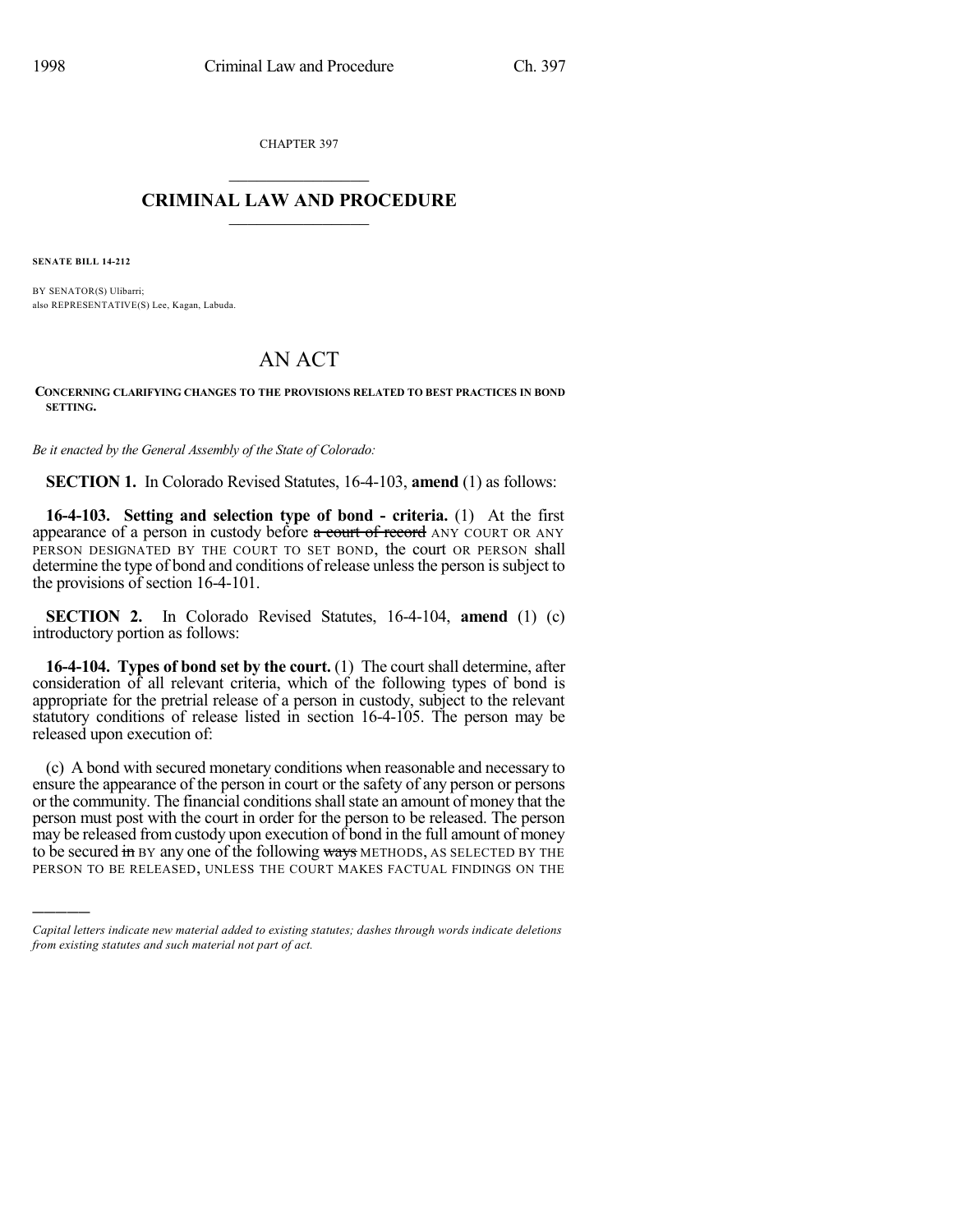RECORD WITH RESPECT TO THE PERSON TO BE RELEASED THAT A CERTAIN METHOD OF BOND, AS SELECTED BY THE COURT, IS NECESSARY TO ENSURE THE APPEARANCE OF THE PERSON IN COURT OR THE SAFETY OF ANY PERSON, PERSONS, OR THE COMMUNITY:

**SECTION 3.** In Colorado Revised Statutes, 16-4-105, **amend** (4) as follows:

**16-4-105. Conditions of release on bond.** (4) An additional condition of every bond in cases of domestic violence as defined in section 18-6-800.3 (1), C.R.S., OR IN CASES OF STALKING UNDER SECTION 18-3-602,C.R.S., isthat the released person acknowledge the protection order as provided in section 18-1-1001 (5), C.R.S.

**SECTION 4.** In Colorado Revised Statutes, 16-4-106, **amend** (4)(c) as follows:

**16-4-106. Pretrial services programs.** (4) Any pretrial services program approved pursuant to this section must meet the following criteria:

(c) The program, in conjunction with the community advisory board, must make all reasonable efforts to implement an empirically developed pretrial risk assessment tool, TO BE USED BY THE PROGRAM, THE COURT, AND THE PARTIES TO THE CASE SOLELY FOR THE PURPOSE OF ASSESSING PRETRIAL RISK, and a structured decision-making design based upon the person's charge and the risk assessment score; AND

**SECTION 5.** In Colorado Revised Statutes, **amend** 16-4-107 as follows:

**16-4-107. Hearing after setting of monetary conditions of bond.** (1) (a) If a person is in custody and the court imposed a monetary CONDITION OF bond for release, and the person, after seven days from the setting of the monetary CONDITION OF bond, is unable to meet the monetary obligations of the bond, the person may file a written motion for reconsideration of the monetary conditions of the bond. The person may only file the written motion PURSUANT TO THIS SECTION ONE TIME DURING THE PENDENCY OF THE CASE AND MAY ONLY FILE THE WRITTEN MOTION if he or she believes that, upon presentation of evidence not fully considered by the court, he or she is entitled to a personal recognizance bond or an unsecured bond with conditions of release or a change in the monetary conditions of bond. The court shall promptly conduct a hearing on this motion for reconsideration, but the hearing must be held within fourteen days after the filing of the motion. However, the court may summarily deny the motion if the court finds that there is no additional evidence not fully considered by the court presented in the written motion. In considering the motion, the court shall consider the results of any empirically developed risk assessment instrument.

(b) NOTHING IN THIS SECTION SHALL PRECLUDE A PERSON FROM FILING A MOTION FOR RELIEF FROM A MONETARY CONDITION OF BOND PURSUANT TO SECTION  $16-4-109$ AT ANY TIME DURING THE PENDENCY OF THE CASE.

**SECTION 6.** In Colorado Revised Statutes, 16-4-110, **amend** (2) as follows:

**16-4-110. Exoneration from bond liability.** (2) If, within fourteen days after the posting of a bond by a defendant, the terms and conditions of said THE bond are